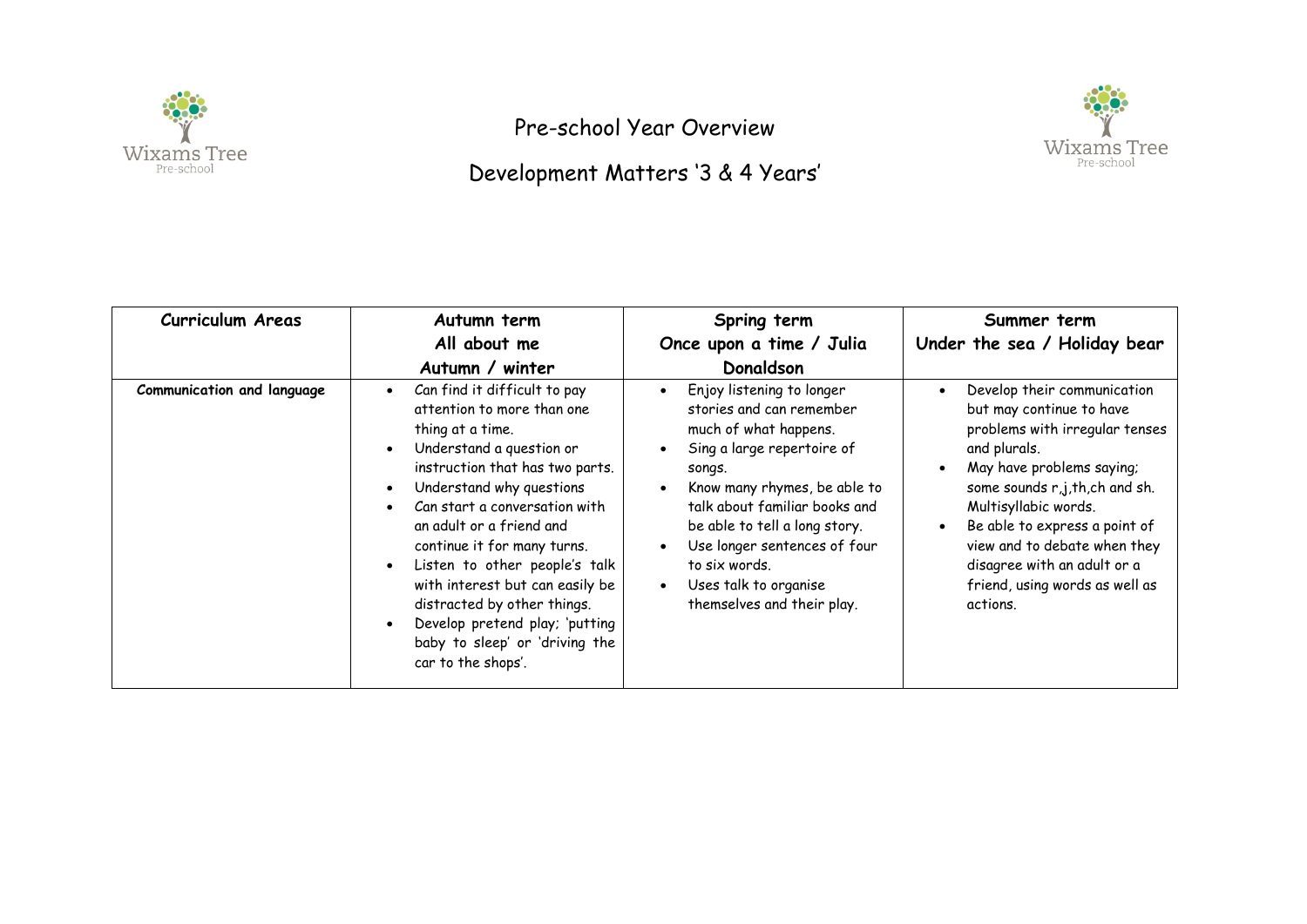| Personal, Social and Emotional | Select and use activities and<br>resources, with help when<br>needed.<br>Develop their sense of<br>responsibility and membership<br>of a community.<br>Become more outgoing with<br>unfamiliar people, in the safe<br>context of their setting.<br>Increasingly follow rules,<br>understanding why they are<br>important.<br>Talk about feelings using<br>words like 'happy', 'sad', 'angry'<br>or 'worried'. | Show more confidence in new<br>social situations.<br>Play with one or more other<br>children, extending and<br>elaborating play ideas.<br>Do not always need an adult to<br>remind them of a rule.<br>Begin to understand how<br>others might be feeling. | Help to find solutions to<br>$\bullet$<br>conflicts and rivalries.<br>Develop appropriate ways of<br>$\bullet$<br>being assertive.<br>Talk with others to solve<br>$\bullet$<br>conflicts. |
|--------------------------------|---------------------------------------------------------------------------------------------------------------------------------------------------------------------------------------------------------------------------------------------------------------------------------------------------------------------------------------------------------------------------------------------------------------|-----------------------------------------------------------------------------------------------------------------------------------------------------------------------------------------------------------------------------------------------------------|--------------------------------------------------------------------------------------------------------------------------------------------------------------------------------------------|
|--------------------------------|---------------------------------------------------------------------------------------------------------------------------------------------------------------------------------------------------------------------------------------------------------------------------------------------------------------------------------------------------------------------------------------------------------------|-----------------------------------------------------------------------------------------------------------------------------------------------------------------------------------------------------------------------------------------------------------|--------------------------------------------------------------------------------------------------------------------------------------------------------------------------------------------|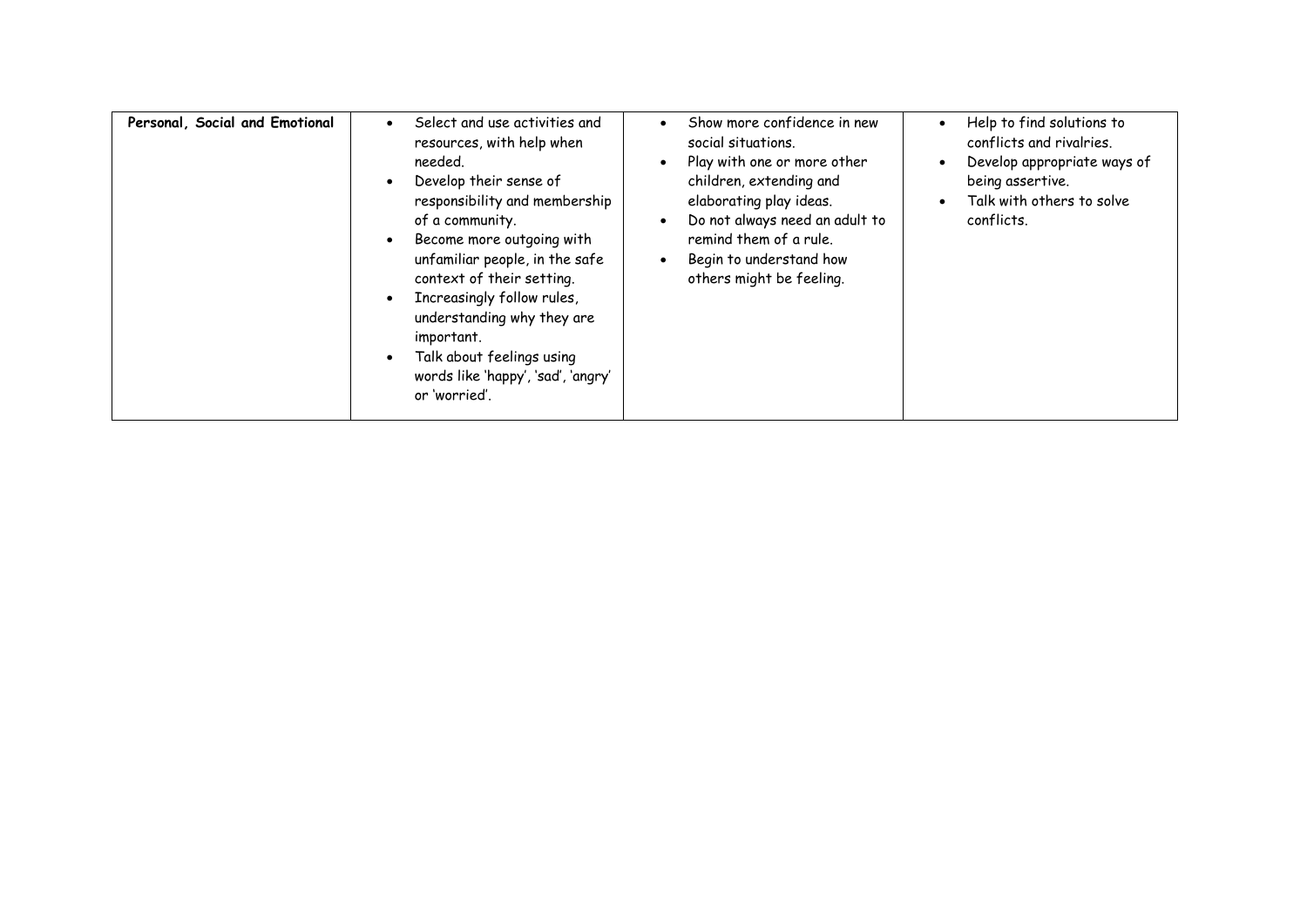| Physical | Continue to develop their<br>$\bullet$<br>movement, balancing, riding<br>and ball skills.<br>Go up steps and stairs, or<br>climb up apparatus, using<br>alternate feet.<br>Skip, hop, stand on one leg and<br>hold a pose for a game like<br>musical statues.<br>Collaborate with others to<br>manage large items.<br>Use one handed tools and<br>equipment.<br>Use a comfortable grip with<br>good control when holding<br>pens and pencils.<br>Be increasingly independent as<br>they get dressed and<br>undressed.<br>Be increasingly independent in<br>meeting their own care needs. | Use large-muscle movements to<br>wave flags and streamers, paint<br>and make marks.<br>Start taking part in some group<br>activities which they make up<br>for themselves, or in teams.<br>Are increasingly able to use<br>and remember sequences and<br>patterns of movements which<br>are related to music and<br>rhythm.<br>Use one handed tools and<br>equipment.<br>Use a comfortable grip with<br>good control when holding pens<br>and pencils.<br>Show preference for a<br>dominant hand.<br>Be increasingly independent as<br>they get dressed and<br>undressed.<br>Be increasingly independent in<br>meeting their own care needs. | Match their developing<br>$\bullet$<br>physical skills to tasks and<br>activities in the setting.<br>Choose the right resources to<br>$\bullet$<br>carry out their own plan.<br>Use a comfortable grip with<br>$\bullet$<br>good control when holding pens<br>and pencils.<br>Start eating independently<br>and learning how to us a knife<br>and fork.<br>Make healthy choices about<br>food, drink, activity and tooth<br>brushing. |
|----------|------------------------------------------------------------------------------------------------------------------------------------------------------------------------------------------------------------------------------------------------------------------------------------------------------------------------------------------------------------------------------------------------------------------------------------------------------------------------------------------------------------------------------------------------------------------------------------------|----------------------------------------------------------------------------------------------------------------------------------------------------------------------------------------------------------------------------------------------------------------------------------------------------------------------------------------------------------------------------------------------------------------------------------------------------------------------------------------------------------------------------------------------------------------------------------------------------------------------------------------------|---------------------------------------------------------------------------------------------------------------------------------------------------------------------------------------------------------------------------------------------------------------------------------------------------------------------------------------------------------------------------------------------------------------------------------------|
|----------|------------------------------------------------------------------------------------------------------------------------------------------------------------------------------------------------------------------------------------------------------------------------------------------------------------------------------------------------------------------------------------------------------------------------------------------------------------------------------------------------------------------------------------------------------------------------------------------|----------------------------------------------------------------------------------------------------------------------------------------------------------------------------------------------------------------------------------------------------------------------------------------------------------------------------------------------------------------------------------------------------------------------------------------------------------------------------------------------------------------------------------------------------------------------------------------------------------------------------------------------|---------------------------------------------------------------------------------------------------------------------------------------------------------------------------------------------------------------------------------------------------------------------------------------------------------------------------------------------------------------------------------------------------------------------------------------|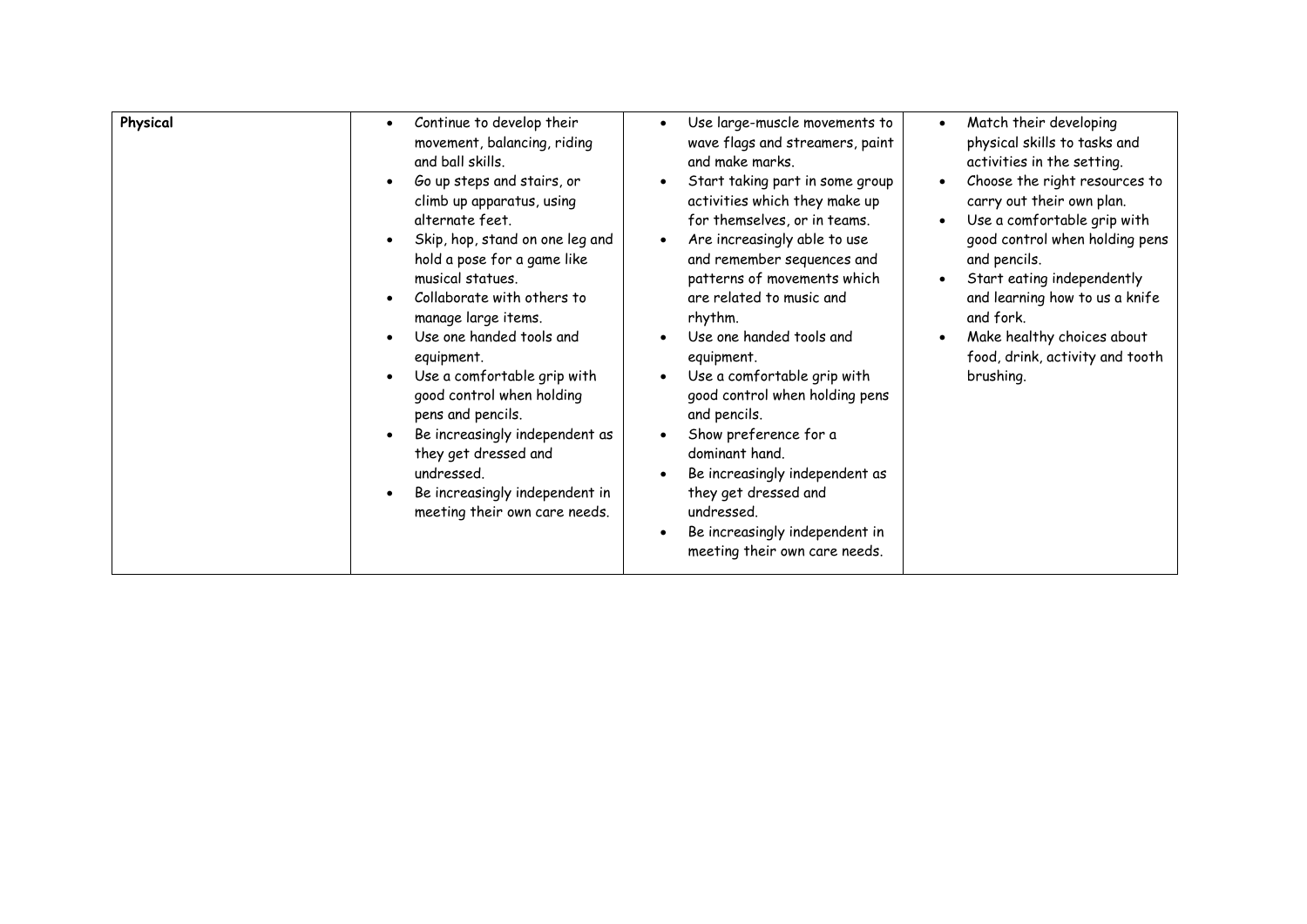| 0-3 years<br>Literacy                                                                                                                                                                                                                                                                                                                                                                                                                                                                                                          | 0-3 Years                                                                                                                                                                                                                                                                                                                                                                                                                                                                                                                                                                                             | Use some of their print and<br>$\bullet$                                                                          |
|--------------------------------------------------------------------------------------------------------------------------------------------------------------------------------------------------------------------------------------------------------------------------------------------------------------------------------------------------------------------------------------------------------------------------------------------------------------------------------------------------------------------------------|-------------------------------------------------------------------------------------------------------------------------------------------------------------------------------------------------------------------------------------------------------------------------------------------------------------------------------------------------------------------------------------------------------------------------------------------------------------------------------------------------------------------------------------------------------------------------------------------------------|-------------------------------------------------------------------------------------------------------------------|
| Make Marks on their picture<br>to stand for their name<br>Add some marks to their<br>drawings, which they give<br>meaning to. For example:<br>"That says mummy."<br>3-4 Years<br>Understand the five key<br>concepts about print:<br>Print has meaning<br>Print can have different<br>purposes.<br>We read English text from<br>left to right and from top to<br>bottom.<br>The names of the different<br>parts of a book<br>Page sequencing<br>Engage in extended<br>conversations about stories,<br>learning new vocabulary. | Develop play around favourite<br>stories using props.<br>Makes comments and shares<br>their own ideas.<br>3-4 years<br>Develop their phonological<br>awareness, so that they can;<br>Spot and suggest rhymes<br>Count or clap syllables in a<br>word<br>Recognise words with the same<br>initial sound, such as money and<br>mother.<br>Understand the five key<br>concepts about print:<br>Print has meaning<br>Print can have different<br>purposes.<br>We read English text from<br>left to right and from top to<br>bottom.<br>The names of the different<br>parts of a book.<br>Page sequencing. | letter knowledge in their early<br>writing.<br>Write some or all their name.<br>Write some letters<br>accurately. |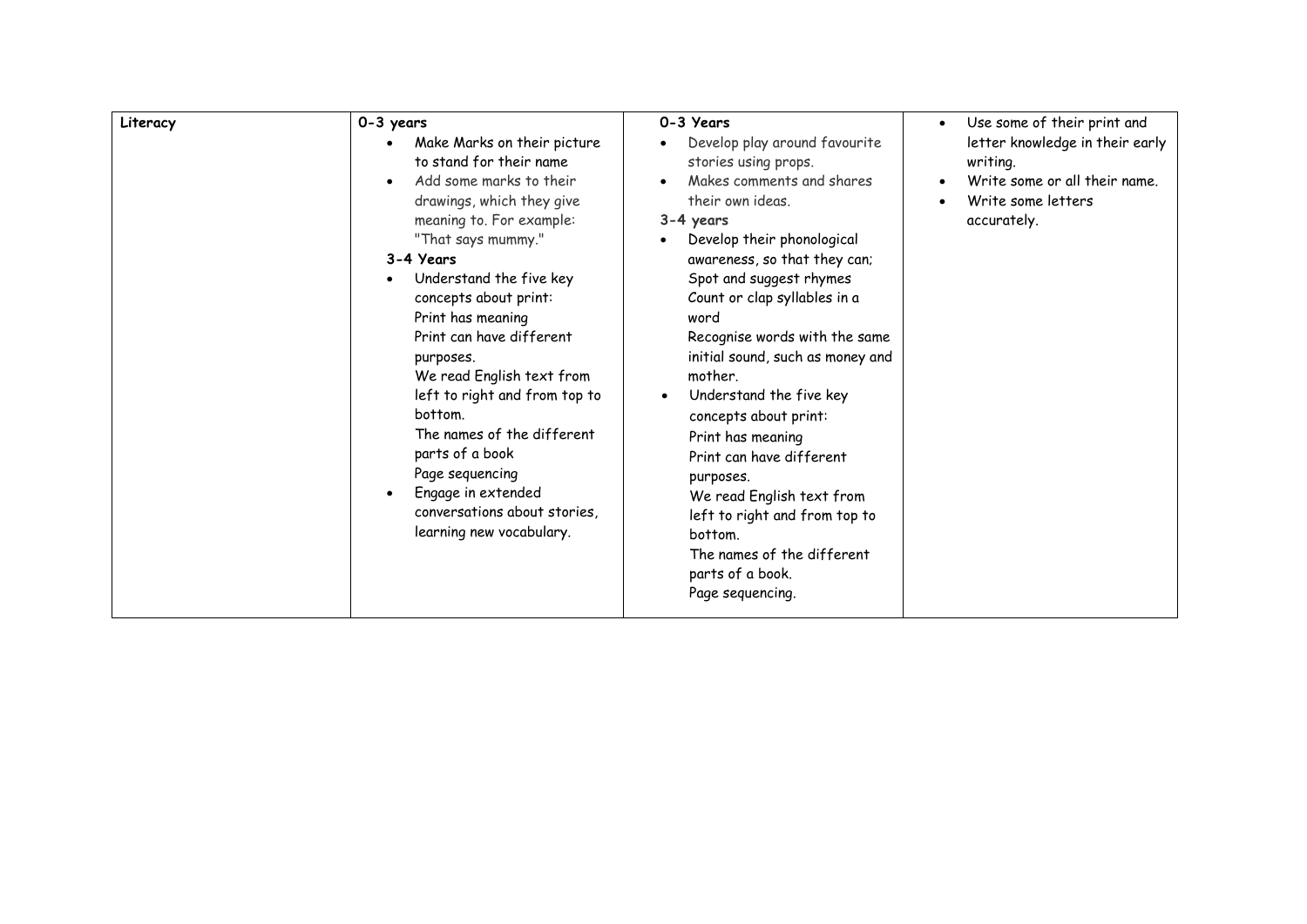| <b>Mathematics</b> | 0-3 Years<br>Compare amounts, saying<br>'lots', 'more' or 'same'.<br>3-4 Years<br>Recite numbers past 5<br>Say one number for each item<br>in order 1,2,3,4,5.<br>Show 'finger numbers' up to 5<br>Talk about and explore 2D and<br>3D shapes using informal and<br>mathematical language: 'sides',<br>'corners', 'straight', 'flat',<br>'round'.<br>Make comparisons between<br>objects relating to size,<br>length, weight and capacity.<br>Select shapes appropriately. | Know that the last number<br>$\bullet$<br>reached when counting a small<br>set of objects tells you how<br>many there are in total.<br>Link numeral and amounts; for<br>$\bullet$<br>example, showing the right<br>number of objects to match<br>the numerals up to 5.<br>Understand position through<br>$\bullet$<br>words alone.<br>Combine shapes to make new<br>$\bullet$<br>ones.<br>Talks about and identifies the<br>$\bullet$<br>patterns around them.<br>Extend and create ABAB<br>$\bullet$<br>patterns. | Link numeral and amounts; for<br>example, showing the right<br>number of objects to match<br>the numerals up to 5.<br>Talk about and explore 2D and<br>3D shapes using informal and<br>mathematical language: 'sides',<br>'corners', 'straight', 'flat',<br>'round'.<br>Describe a familiar route.<br>Discuss routes and locations,<br>using words like 'in front of'<br>and 'behind'.<br>Notice and correct an error in<br>a repeating pattern.<br>Begin to describe a sequence<br>of events, real or fictional,<br>using words such as 'first',<br>'then'. |
|--------------------|----------------------------------------------------------------------------------------------------------------------------------------------------------------------------------------------------------------------------------------------------------------------------------------------------------------------------------------------------------------------------------------------------------------------------------------------------------------------------|--------------------------------------------------------------------------------------------------------------------------------------------------------------------------------------------------------------------------------------------------------------------------------------------------------------------------------------------------------------------------------------------------------------------------------------------------------------------------------------------------------------------|--------------------------------------------------------------------------------------------------------------------------------------------------------------------------------------------------------------------------------------------------------------------------------------------------------------------------------------------------------------------------------------------------------------------------------------------------------------------------------------------------------------------------------------------------------------|
|--------------------|----------------------------------------------------------------------------------------------------------------------------------------------------------------------------------------------------------------------------------------------------------------------------------------------------------------------------------------------------------------------------------------------------------------------------------------------------------------------------|--------------------------------------------------------------------------------------------------------------------------------------------------------------------------------------------------------------------------------------------------------------------------------------------------------------------------------------------------------------------------------------------------------------------------------------------------------------------------------------------------------------------|--------------------------------------------------------------------------------------------------------------------------------------------------------------------------------------------------------------------------------------------------------------------------------------------------------------------------------------------------------------------------------------------------------------------------------------------------------------------------------------------------------------------------------------------------------------|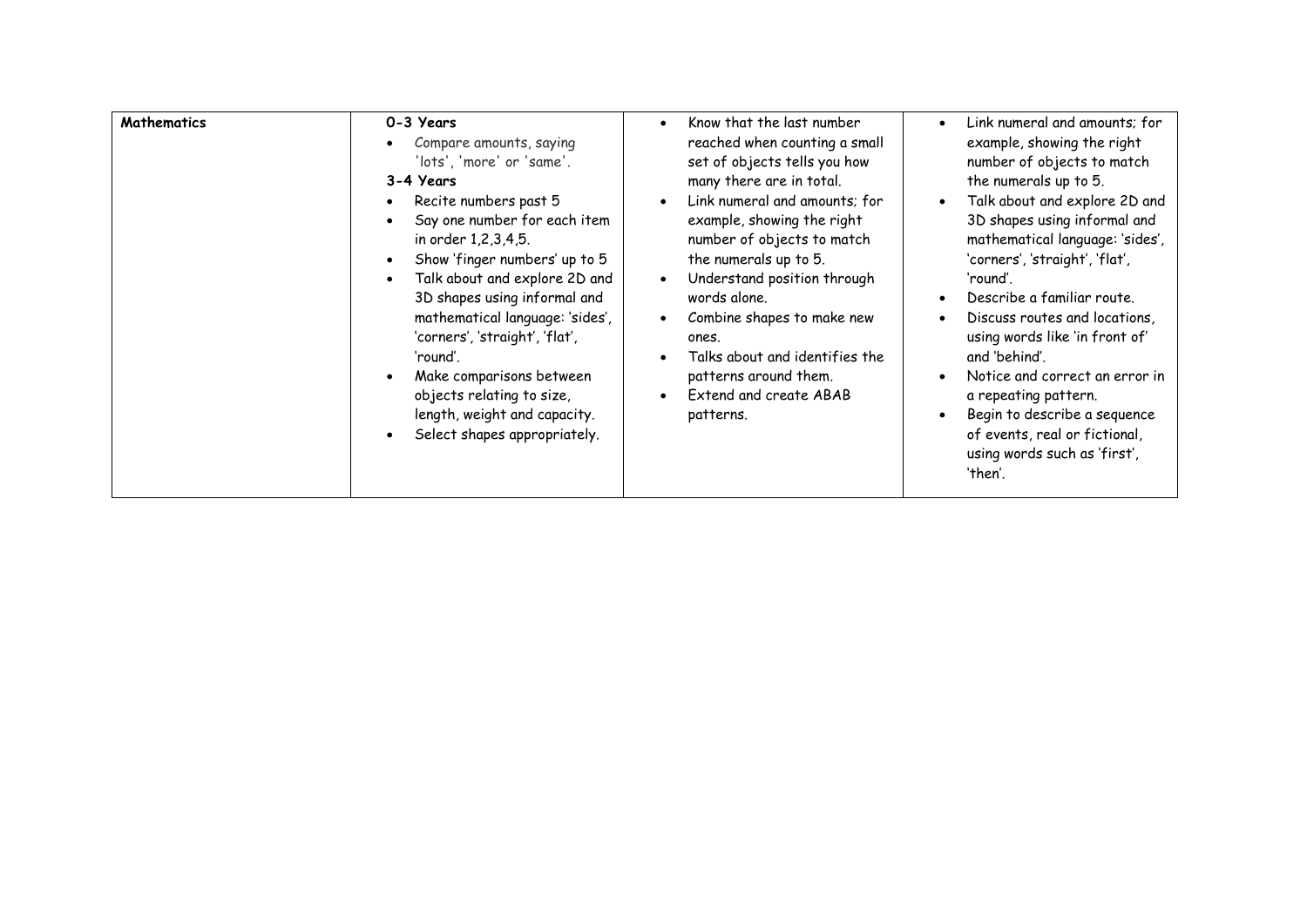| Understanding the World | 0-3 Years<br>Notice differences between<br>people.<br>3-4 Years<br>Use all their senses in hands-<br>on exploration of natural<br>materials.<br>Explore collections of<br>materials with similar and/or<br>different properties.<br>Begin to make sense of their<br>own life-story and family's<br>history.<br>Explore how things work.<br>Begin to understand the need<br>to respect and care for the<br>natural environment and all<br>living things.<br>Talk about differences<br>between materials and<br>changes they notice.<br>Continue to develop positive<br>attitudes about the<br>differences between people. | Talk about what they see, using<br>$\bullet$<br>wide vocabulary.<br>Begin to make sense of their<br>own life-story and family's<br>history.<br>Show interest in different<br>occupations.<br>Explore and talk about<br>different forces they can feel.<br>Talk about differences<br>between materials and changes<br>they notice.<br>Know that there are different<br>countries in the world and talk<br>about the differences they<br>have experienced or seen in<br>photos. | Plant seeds and care for<br>$\bullet$<br>growing plants.<br>Understand the key features<br>$\bullet$<br>of the life cycle of plan and an<br>animal.<br>Begin to understand the need<br>to respect and care for the<br>natural environment and all<br>living things.<br>Continue to develop positive<br>attitudes about the<br>differences between people. |
|-------------------------|--------------------------------------------------------------------------------------------------------------------------------------------------------------------------------------------------------------------------------------------------------------------------------------------------------------------------------------------------------------------------------------------------------------------------------------------------------------------------------------------------------------------------------------------------------------------------------------------------------------------------|-------------------------------------------------------------------------------------------------------------------------------------------------------------------------------------------------------------------------------------------------------------------------------------------------------------------------------------------------------------------------------------------------------------------------------------------------------------------------------|-----------------------------------------------------------------------------------------------------------------------------------------------------------------------------------------------------------------------------------------------------------------------------------------------------------------------------------------------------------|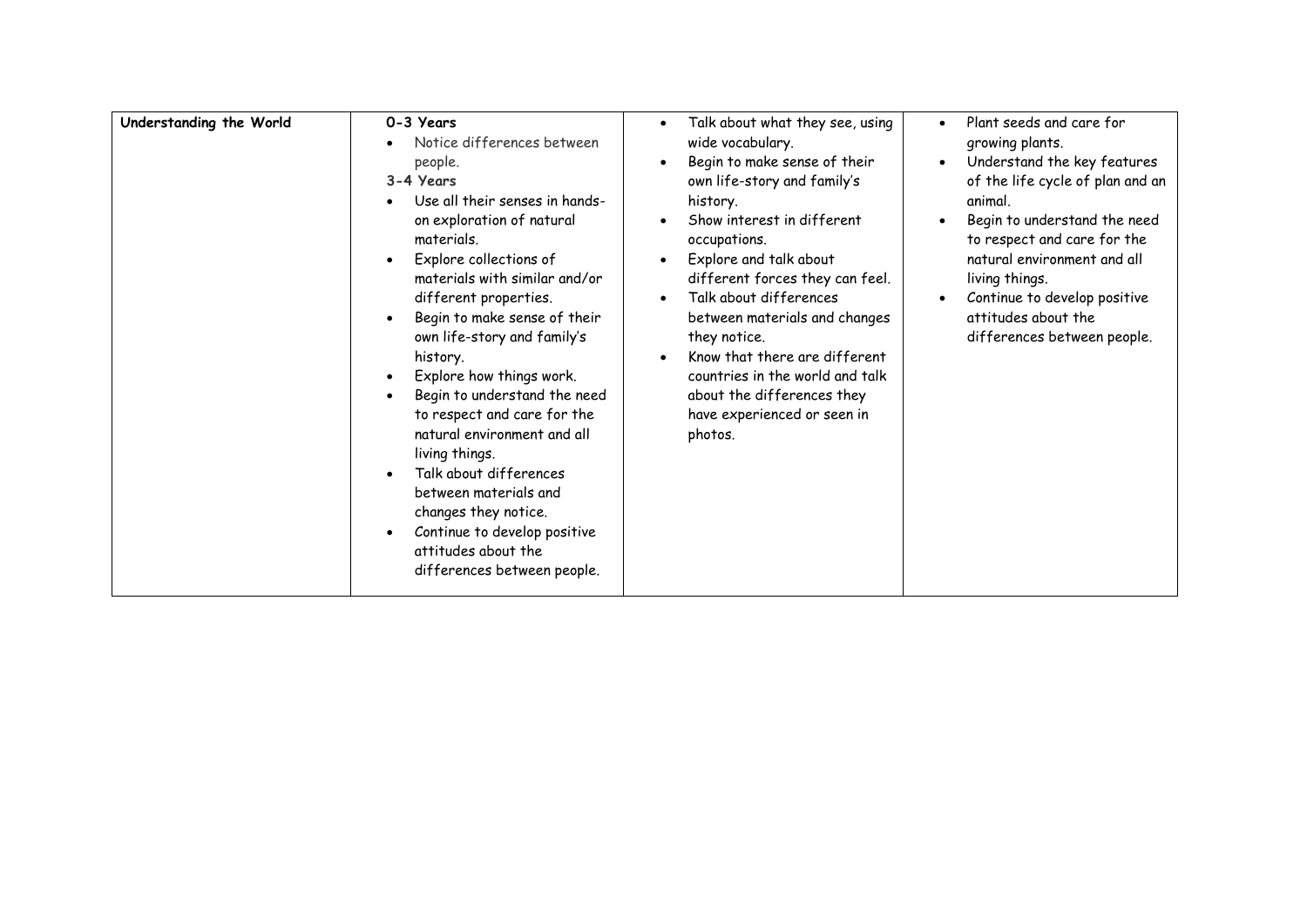| <b>Expressive Arts and Design</b> | 0-3 years<br>Move and dance to music.<br>Enjoy and take part in action<br>songs, such as 'Twinkle,<br>Twinkle Little Star'.<br>Start to develop pretend play,<br>pretending that one object<br>represents another. For<br>example, a child holds a<br>wooden block to her ear and<br>pretends it's a phone.<br>3-4 Years<br>Take part in simple pretend<br>play, using an object to<br>represent something else even<br>though they are not similar.<br>Begin to develop complex<br>stories using small world<br>equipment like animal sets,<br>dolls and dolls house etc.<br>Explore colour and colour<br>mixing.<br>Listen with increased<br>attention to sounds.<br>Remember and sing entire<br>songs.<br>Play instruments with<br>increasing control to express<br>their feelings and ideas. | Make imaginative and complex<br>$\bullet$<br>'small worlds' with blocks and<br>construction kits, such as a<br>city with different buildings<br>and a park.<br>Explore different materials<br>$\bullet$<br>freely, in order to develop<br>their ideas about how to use<br>them and what to make.<br>Develop their own ideas and<br>$\bullet$<br>then decide which materials to<br>use to express them.<br>Create closed shapes with<br>$\bullet$<br>continuous lines and begin to<br>use these shapes to represent<br>objects.<br>Respond to what they have<br>$\bullet$<br>heard, expressing their<br>thoughts and feelings.<br>Sing the pitch of a tone sung<br>by another person.<br>Sing the melodic shape of<br>familiar songs. | Join different materials and<br>explore different textures.<br>Create closed shapes with<br>continuous lines and begin to<br>use these shapes to represent<br>objects.<br>Draw with increasing<br>complexity and detail, such as<br>representing a face with a<br>circle and including details.<br>Use drawing to represent<br>ideas like movement or loud<br>noises.<br>Show different emotions in<br>their drawings and paintings.<br>Sing the melodic shape of<br>familiar songs.<br>Play instruments with<br>increasing control to express<br>their feelings and ideas.<br>Create their own songs, or<br>improvise a song around one<br>they know. |
|-----------------------------------|--------------------------------------------------------------------------------------------------------------------------------------------------------------------------------------------------------------------------------------------------------------------------------------------------------------------------------------------------------------------------------------------------------------------------------------------------------------------------------------------------------------------------------------------------------------------------------------------------------------------------------------------------------------------------------------------------------------------------------------------------------------------------------------------------|--------------------------------------------------------------------------------------------------------------------------------------------------------------------------------------------------------------------------------------------------------------------------------------------------------------------------------------------------------------------------------------------------------------------------------------------------------------------------------------------------------------------------------------------------------------------------------------------------------------------------------------------------------------------------------------------------------------------------------------|--------------------------------------------------------------------------------------------------------------------------------------------------------------------------------------------------------------------------------------------------------------------------------------------------------------------------------------------------------------------------------------------------------------------------------------------------------------------------------------------------------------------------------------------------------------------------------------------------------------------------------------------------------|
|                                   |                                                                                                                                                                                                                                                                                                                                                                                                                                                                                                                                                                                                                                                                                                                                                                                                  |                                                                                                                                                                                                                                                                                                                                                                                                                                                                                                                                                                                                                                                                                                                                      |                                                                                                                                                                                                                                                                                                                                                                                                                                                                                                                                                                                                                                                        |